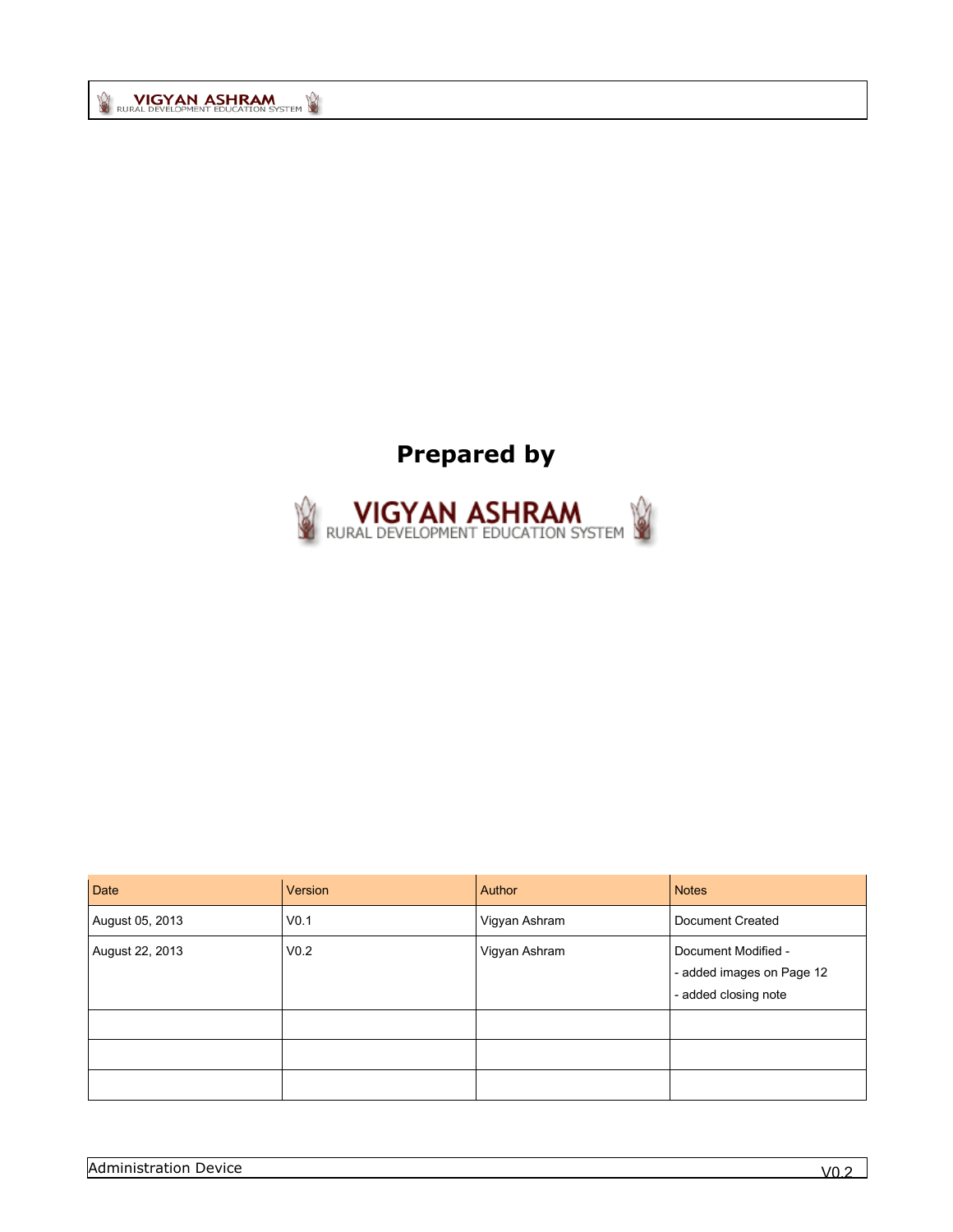# **Table of Contents**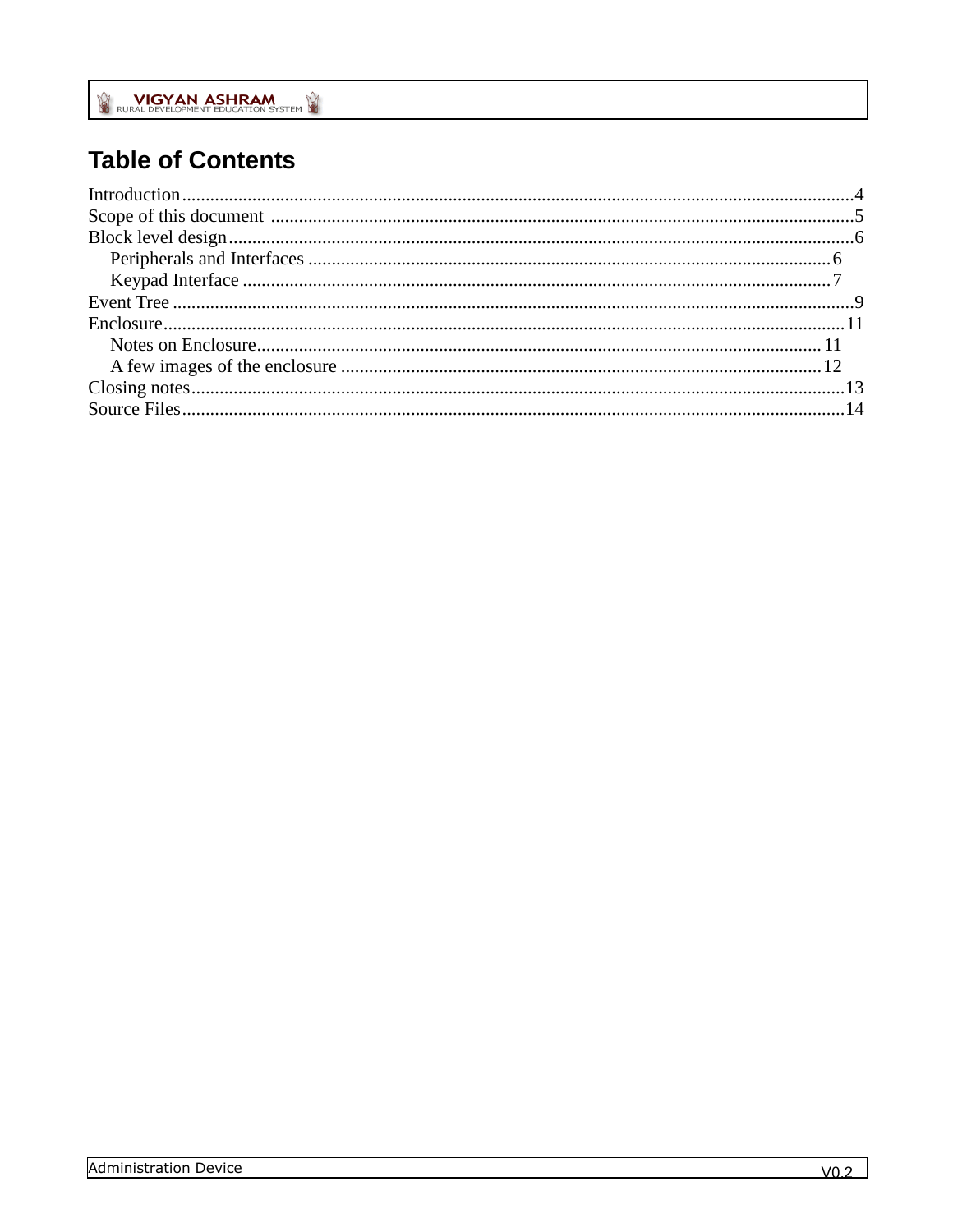# **Table of Figures**

| Figure        | Page Number | <b>Name</b>                  | Description |
|---------------|-------------|------------------------------|-------------|
| Fig. 1        | 6           | Main Board Block Diagram     |             |
| <b>Fig. 2</b> | 8           | Keypad Block Diagram         |             |
| Fig. 3        | 11          | Press - Fit Enclosure Design |             |
| Fig. 4        | 12          | Enclosure - Top View         |             |
| Fig. 5        | 12          | Enclosure - View 2           |             |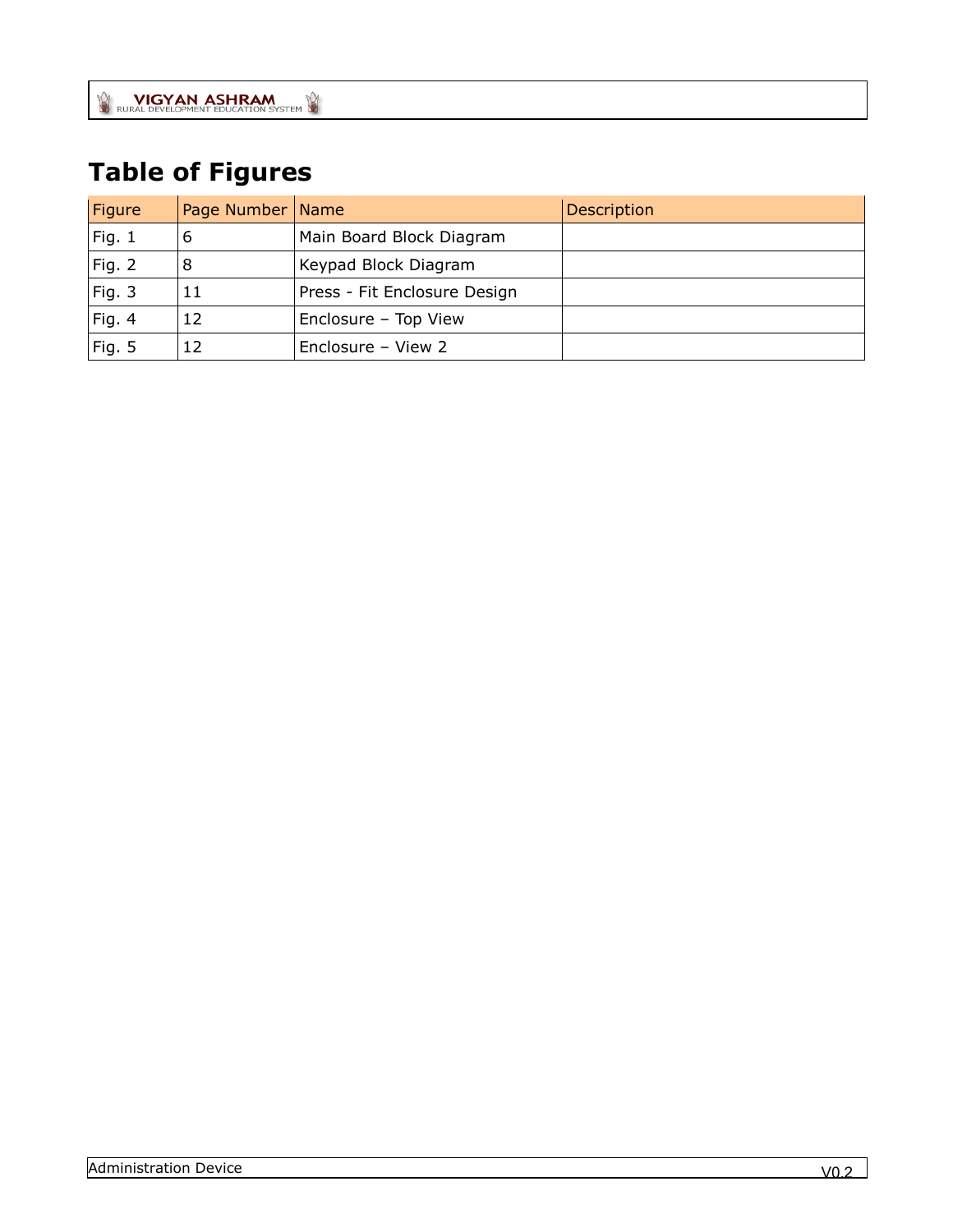## <span id="page-3-0"></span>**Introduction**

"Administration Device" is an application running on a development board, based on [AT90USB162 Microcontroller.](http://www.atmel.in/devices/AT90USB162.aspx)

There could be two different introductions here - one about the "Administration Device" as an application, the other one about the Development Board itself. For simplicity sake, they will go hand in hand, for some time and will bifurcate at some appropriate time.

AT90USB162 Microcontroller (MCU) has been used at the core of this board. The board hosts communication channels and peripherals that will help build applications, including Administration Device, and such as Data Loggers, Automation Controllers etc.

The application named as "Administration Device" is meant to be used in schools (or for that matter organisations where people management is crucial) to log in data, related to the administration activities, such as Attendance processing and storage, Mark-sheet storage and so on.

What follows is a primary document, that a user can go through to understand the usage as well as the design of this device. However, it is not currently a complete design document.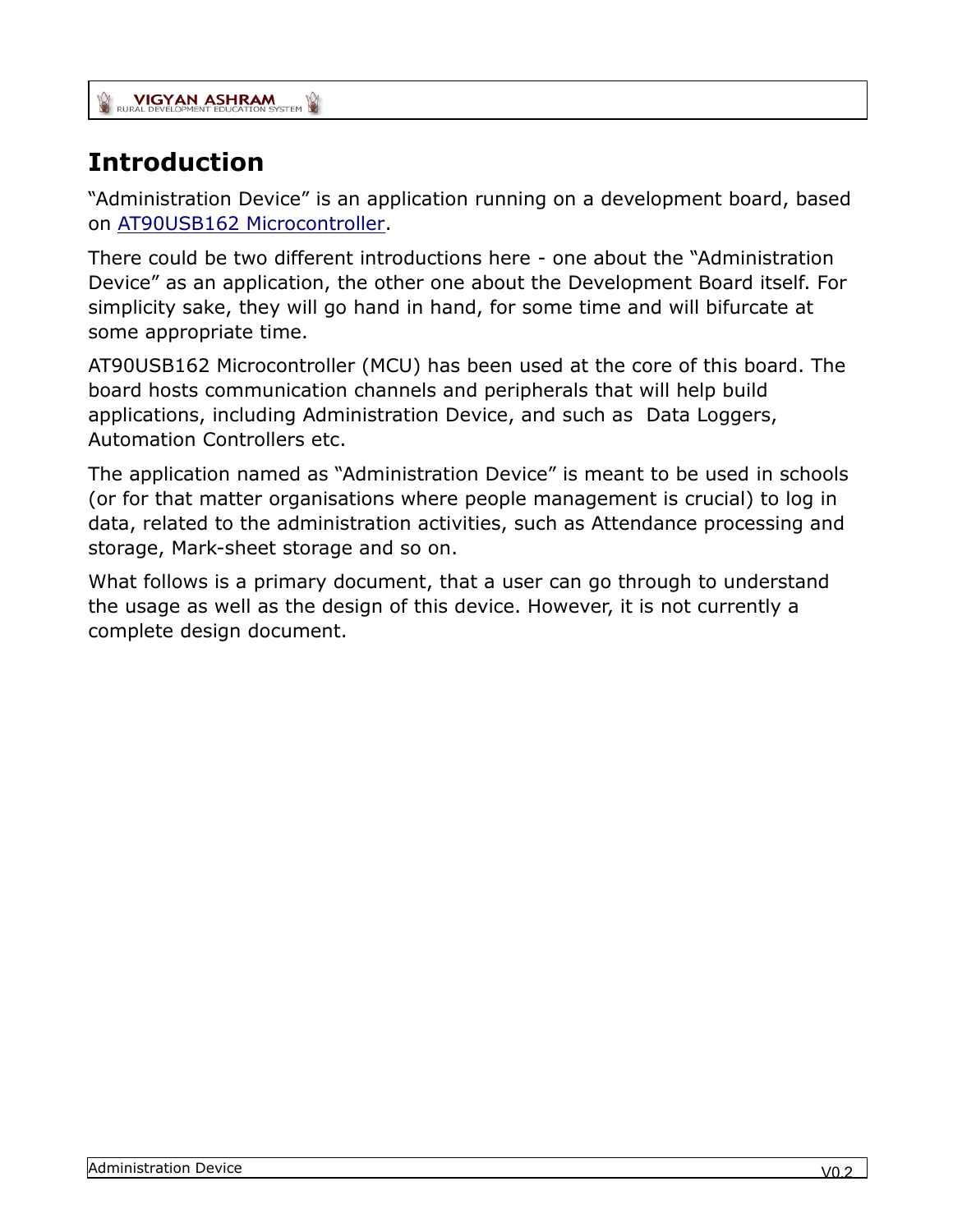## <span id="page-4-0"></span>**Scope of this document**

Presented here is a primary document. It intends to introduce the device (Hardware, Firmware) at a primary level.

A user willing to use the device, will find minimum required information, in order to operate the device.

For a developer willing to understand the design and architecture a primary level of description has been provided in this document. This is neither a detailed description of design nor a user manual.

Following aspects have *not* been covered in this document. Those will be crucial to be made available in detail, if a person wishes to understand the underlying design of firmware and hardware.

- Detailed designs of each block
- Flowchart of the firmware
- Calculation details w.r.t. the Administration Device Application
- Information on Peripheral implementation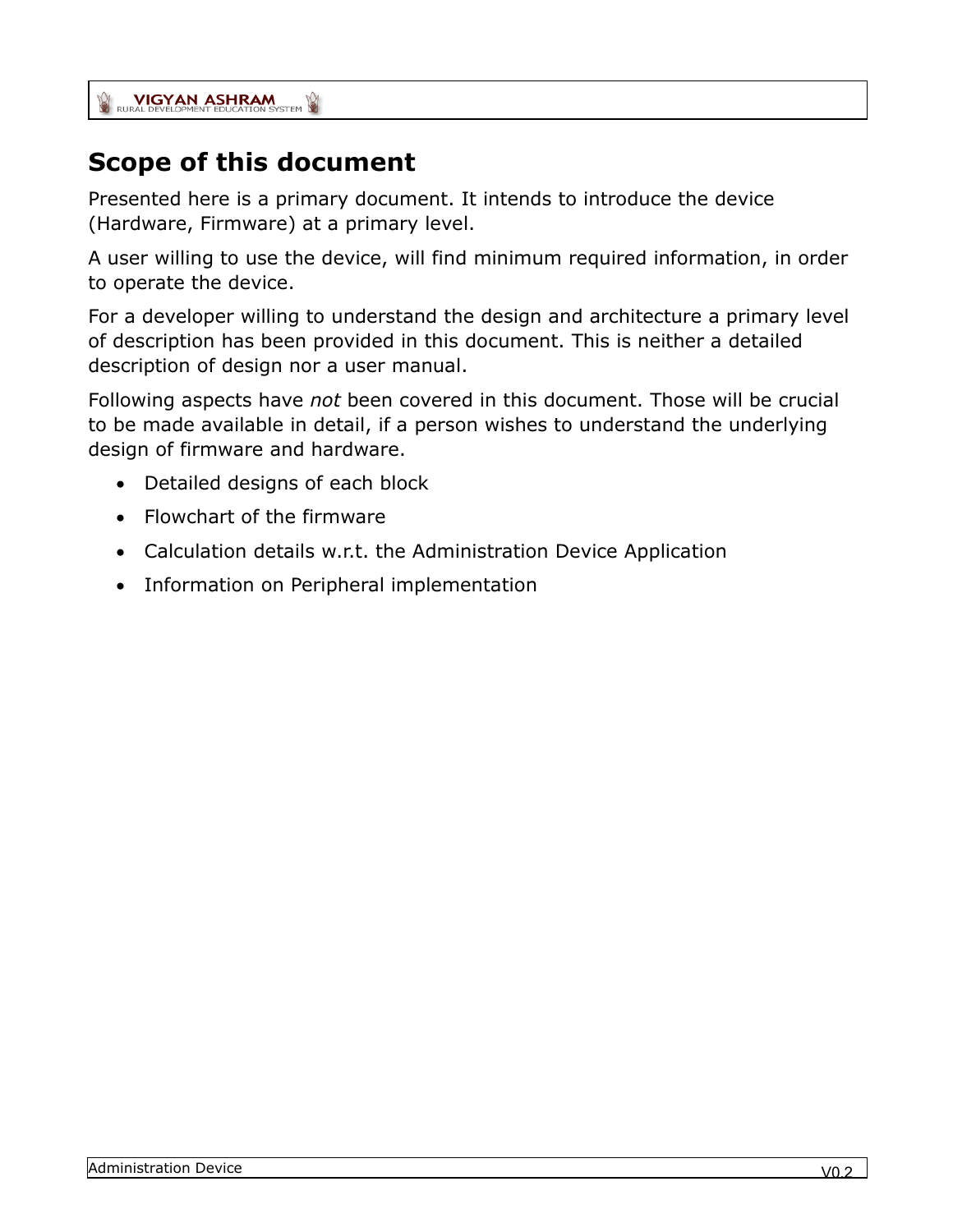## <span id="page-5-0"></span>**Block level design**

The Administration Device, as an application, has been divided in two boards.

- 1. Main Board (also called as Development Board)
- 2. Keypad Board



Fig 1 – Main Board Block Diagram

### <span id="page-5-1"></span>**Peripherals and Interfaces**

Fig. 1 above depicts the overall design of Main Board, at a block level. The MCU (At90USB162) interfaces with various peripherals namely -

- 1. RTC (Real Time Clock)
- 2. EEPROM (Electrically Erasable Programmable Memory)
- 3. LCD (Liquid Crystal Display)
- 4. Keypad

over specific interface protocols.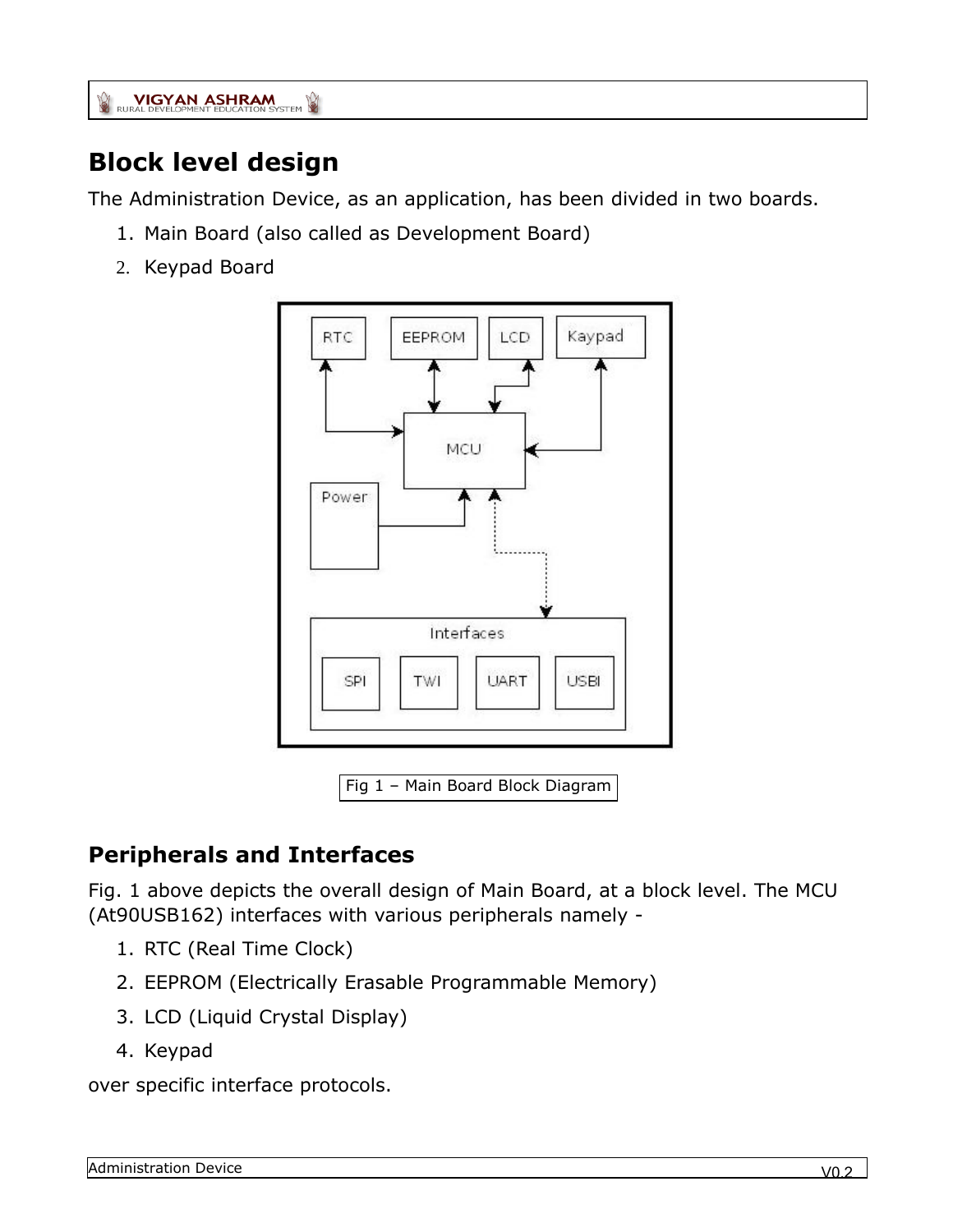Following are the protocols that the board is equipped with. Some of them are also used to communicate with peripherals enlisted above.

- 1. SPI (Serial Peripheral Interface)
- 2. TWI (Tow Wire Interface, also know as [I2C\)](http://www.i2c-bus.org/)
- 3. UART (Universal Asynchronous Receiver Transmitter)
- 4. USB 2.0 (Universal Serial Bus)

Following Table depicts the MCU and peripheral interface names -

| Index   Peripheral   Device |                 | Interface   | <b>Notes</b> |
|-----------------------------|-----------------|-------------|--------------|
| RTC                         | <b>DS1307</b>   | <b>TWI</b>  | 100KHz       |
| <b>EEPROM</b>               | 24C512          | <b>TWI</b>  | 100KHz       |
| <b>LCD</b>                  | <b>LCM 1602</b> | Custom      |              |
| Keypad                      |                 | <b>UART</b> | 9600         |

Table 1 – MCU-Peripheral Interface



### <span id="page-6-0"></span>**Keypad Interface**

The keypad is a special peripheral here. While RTC, EERPOM and LCD, as peripherals, are mounted on the Main Board, the Keypad is an independent module. Keypad constitutes a separate PCB that can be plugged-in to the Main Board and played.

As already shown in Table 1, Keypad module (as a PCB) connects with the Main Board over UART. Both boards are set at 9600 baud rate and hence, communicate with each other.

Fig 2 – Keypad Block Diagram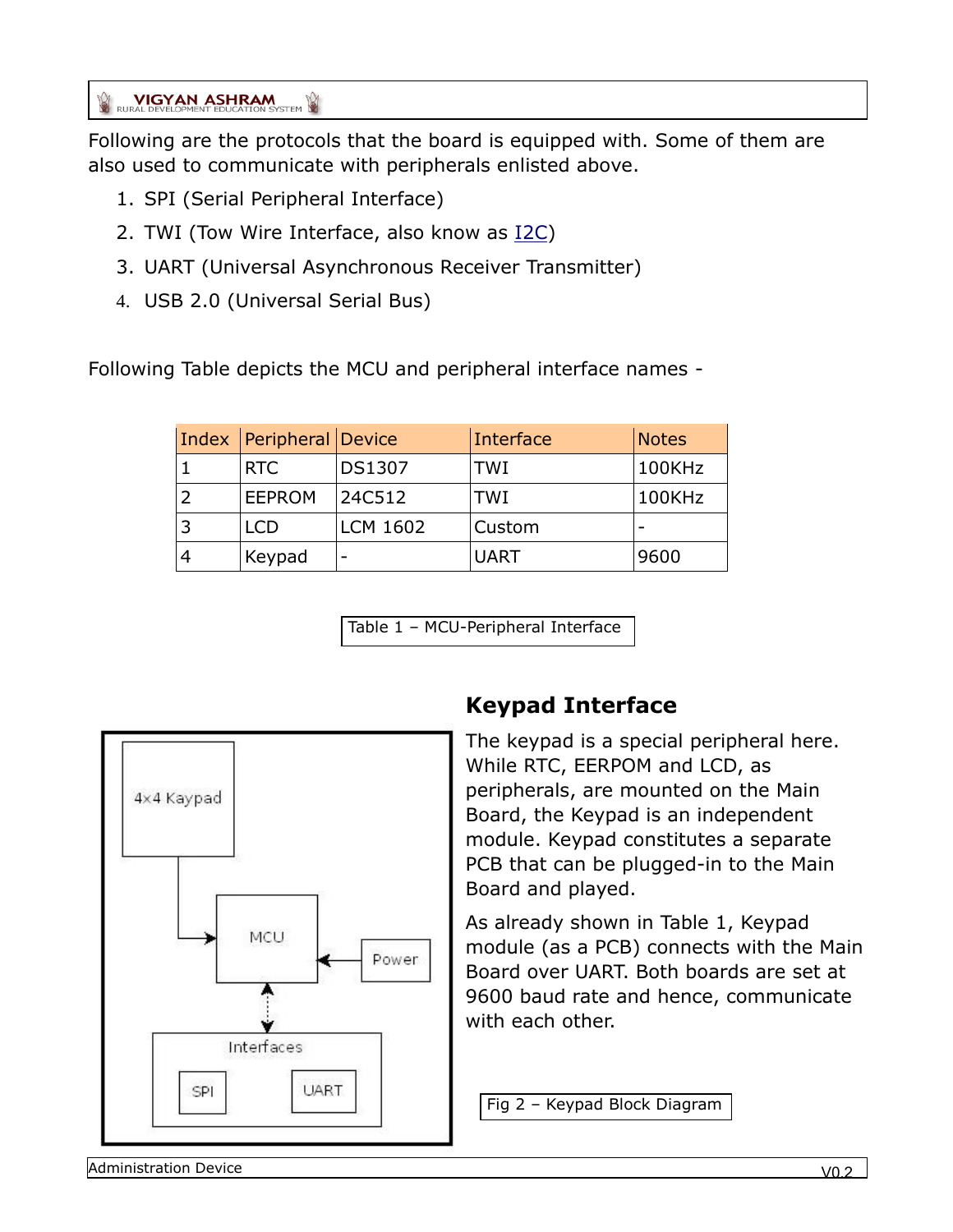Keypad module is supposed to be a secondary controller and is being handled by Main Board. However, it is the Keypad module that sends user-choices to the Main Board and Main Board decides whether to deal with the received key or not.

ATTiny2313 MCU forms the core of Keypad module. A 4x4 keypad is available to the user to enter her/his choices according to the application.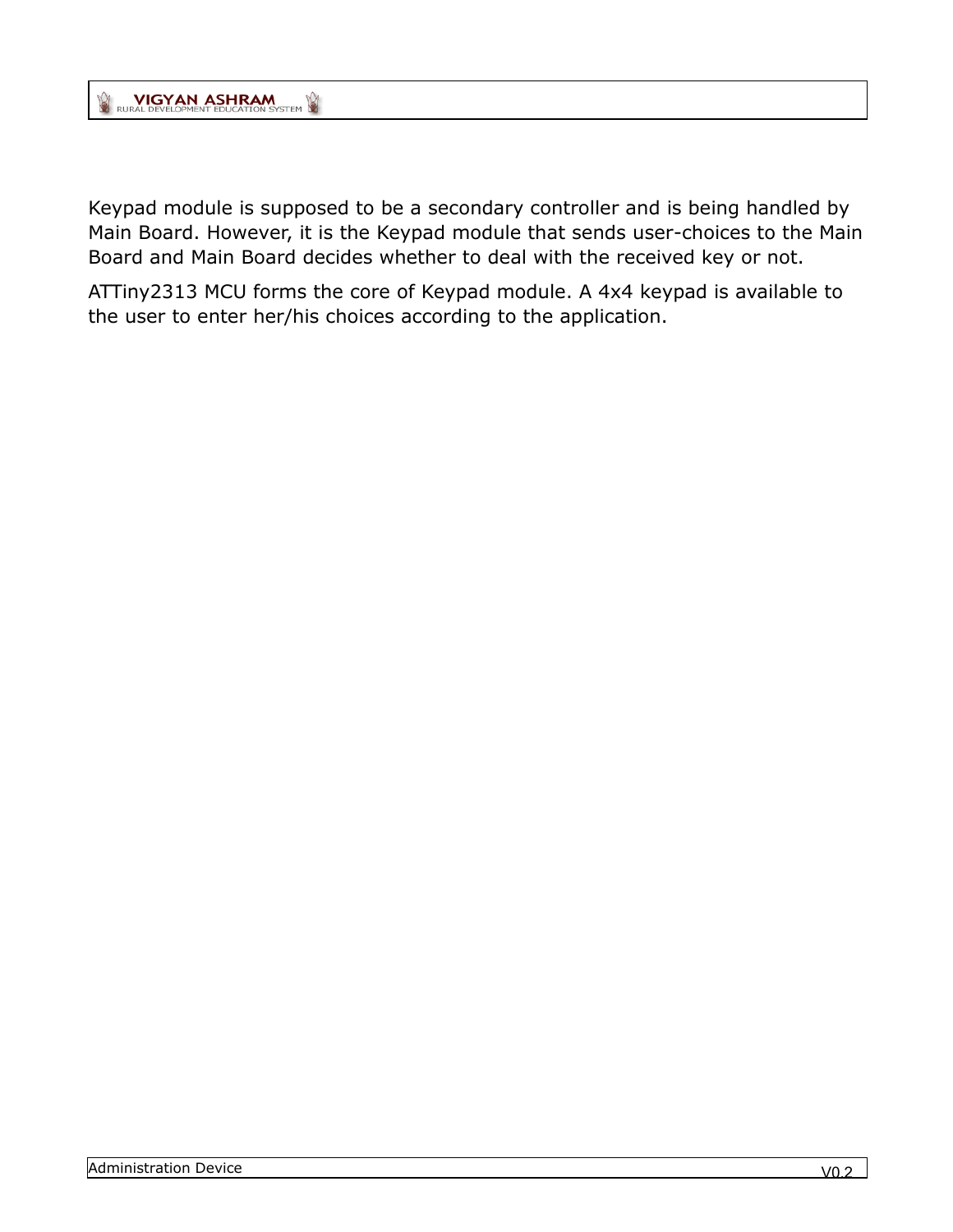### <span id="page-8-0"></span>**Event Tree**

What follows is specific to the application - "Administration Device". Following is Event Tree that a user is available with, through this particular application. Once<br>
the device is turned ON, following events are shown one by and user can brows<br>
or work through them, as depicted in the table.<br>
Choice No or work through them, as depicted in the table.

| Choice No.     | Event          | Sub event | <b>User Activity</b>                                               | <b>Details</b>                                                                                                                                                                                                                                                                                                                                                                                                                                    |
|----------------|----------------|-----------|--------------------------------------------------------------------|---------------------------------------------------------------------------------------------------------------------------------------------------------------------------------------------------------------------------------------------------------------------------------------------------------------------------------------------------------------------------------------------------------------------------------------------------|
|                | At tendance    |           | To select Attendance -<br>press 1<br>press 'O' (O as in OK)        | "Class" and corresponding Number Of Students ("Total") will be displayed<br>One by one, for each Roll Number user will be asked to enter "Y" or "N"<br>After the last Roll Number is taken care of, system will record the Attendance Status in<br>External Memory and "Recorded" will be displayed<br>At last "Presence: $\infty$ " will be displayed depicting the Present Number of Students<br>System will go to home Showing Event -1 again. |
| $\overline{2}$ | Backup         |           | To select Backup -<br>press <sub>2</sub><br>press 'O' (O as in OK) | Not implemented yet                                                                                                                                                                                                                                                                                                                                                                                                                               |
|                | Settings       |           | To select Settings -<br>press 3<br>press 'O' (O as in OK)          | "Settings" has 4 sub-events. Under these, user can see the existing value and also chose to set<br>to a new one or leave it as it is.                                                                                                                                                                                                                                                                                                             |
|                |                | Class     | To select Class -<br>press 1<br>press 'O' (O as in OK)             | "Class:" will be displayed on the first line<br>Second line will show existing Class (e.g. 2A)<br>A blinking cursor will indicate the user to change the class if required<br>In that case pressing 'O' will change this setting in internal EERPOM. A tick will be shown.<br>Pressing 'N' will leave the previous setting intact, whether user types a new class or not. A<br>cross will be shown.                                               |
|                | $\overline{2}$ | Total     | To select Tot al -<br>press <sub>2</sub><br>press 'O' (O as in OK) | "Tot al:" will be displayed on the first line<br>Second line will show existing Number of students (50)<br>A blinking cursor will indicate the user to change the class if required<br>In that case pressing 'O' will change this setting in internal EERPOM. A tick will be shown.<br>Pressing 'N' will leave the previous setting intact, whether user types a number or not. A<br>cross will be shown.                                         |
|                | 3              | Dat e     | To select Date -<br>press 3<br>press 'O' (O as in OK)              | "Date:" will be displayed on the first line<br>Second line will show "- Demo -"<br>This is only a sample sub-event and deos not work for now.                                                                                                                                                                                                                                                                                                     |
|                |                | Time      | To select Time -<br>press 4<br>press 'O' (O as in OK)              | "Time:" will be displayed on the first line<br>Second line will show current time in hh:mm:ss format.<br>A blinking cursor will indicate the user to change the class if required<br>In that case pressing 'O' will change this setting in RTC. A tick will be shown.<br>Pressing 'N' will leave the previous setting intact, whether user types a number or not. A<br>cross will be shown.                                                       |
|                | Exit           |           | To select Exit -<br>press <sub>1</sub><br>press 'O' (O as in OK)   | System will end current run and reset to the first screen of main events                                                                                                                                                                                                                                                                                                                                                                          |

Table 2 – User – Event Tree

In the same reference, let us look at how the mechanical 4x4 keypad looks like

| Keypad         |  |    |    |         |
|----------------|--|----|----|---------|
|                |  | C2 | CЗ |         |
| R1             |  | ┍  | З  |         |
| R2             |  | 5  | 6  |         |
| R <sub>3</sub> |  |    | 9  | $\star$ |
| R <sub>4</sub> |  |    |    |         |

Table 3 – 4x4 keypad arrangement

Legends are as follows -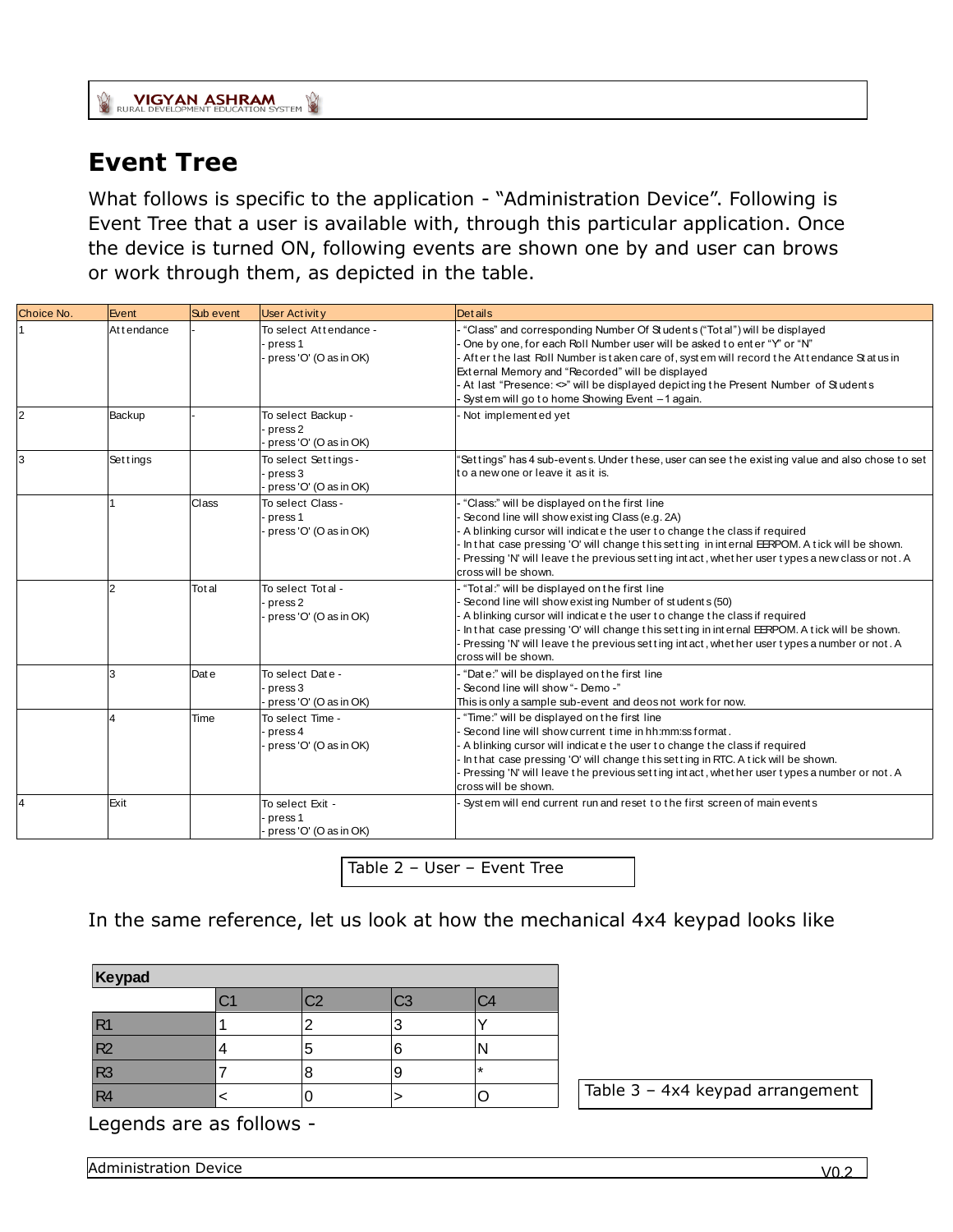|                                | Legends (Key Map) |             |                                                                                                          |  |
|--------------------------------|-------------------|-------------|----------------------------------------------------------------------------------------------------------|--|
| Col-Row                        | Key               | Meaning     | <b>Notes</b>                                                                                             |  |
| $C1 - R1$                      |                   | Number-1    |                                                                                                          |  |
| $C1 - R2$                      | 2                 | Number $-2$ |                                                                                                          |  |
| $C1-R3$                        | 3                 | Number $-3$ |                                                                                                          |  |
| $C1 - R4$                      | Y                 | <b>YES</b>  | Used in Attendance Process to confirm presence.                                                          |  |
| C <sub>2</sub> -R <sub>1</sub> | 4                 | Number-4    |                                                                                                          |  |
| $C2 - R2$                      | 5                 | Number $-5$ |                                                                                                          |  |
| $C2-R3$                        | 6                 | Number $-6$ |                                                                                                          |  |
| $C2 - R4$                      | N                 | <b>NO</b>   | - Used in Attendance Process to confirm absence<br>- Used to exit an event without changing any settings |  |
| C3-R1                          | 7                 | Number $-7$ |                                                                                                          |  |
| $C3-R2$                        | 8                 | Number-8    |                                                                                                          |  |
| $C3-R3$                        | 9                 | Number-9    |                                                                                                          |  |
| C <sub>3</sub> -R <sub>4</sub> | ¥                 | $\star$     | - Not implemented yet<br>- Will turn on alternative keypad                                               |  |
| C4-R1                          | <                 | Left        | - Used to move to left, one step each press                                                              |  |
| C4-R2                          | 0                 | Number $-0$ |                                                                                                          |  |
| $C4-R3$                        | >                 | Right       | - Used to move to right, one step each press                                                             |  |
| C4-R4                          | O                 | OK          | - Used to confirm an entry and save                                                                      |  |

Table 4 – Key Map (Legends)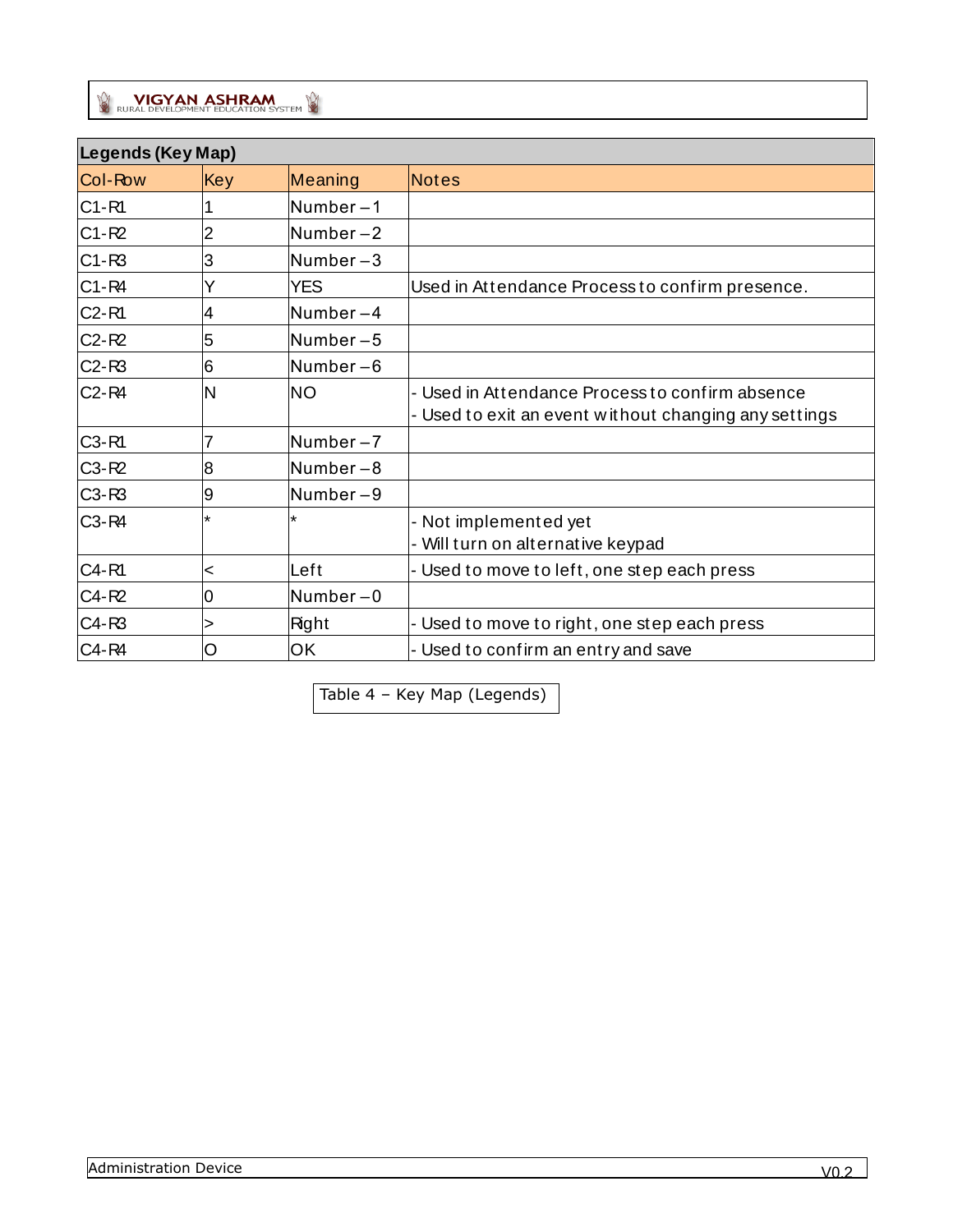#### <span id="page-10-0"></span>**Enclosure**

[Inkscape](http://inkscape.org/) has been used to design the Enclosure for the proposed device.

For the first time at Vigyan Asrham, a press-fit (also known as Interference fit [and friction fit\)](http://en.wikipedia.org/wiki/Interference_fit) design has been tried upon and made *almost* successfully *–* meaning – walls do fit in with each other and no glue is desired to be used, however, some improvements can still be done in order to precisely match the fitpoints.

Following is a cropped version of actual design.



#### <span id="page-10-1"></span>**Notes on Enclosure**

- 1. The design proposed here involves both cutting and engraving.
- 2. Various sizes of the blocks cut are function of the devices to be fit-in there.
- 3. One of the walls (engraved with 'Vigyan Ashram') hosts the keypad board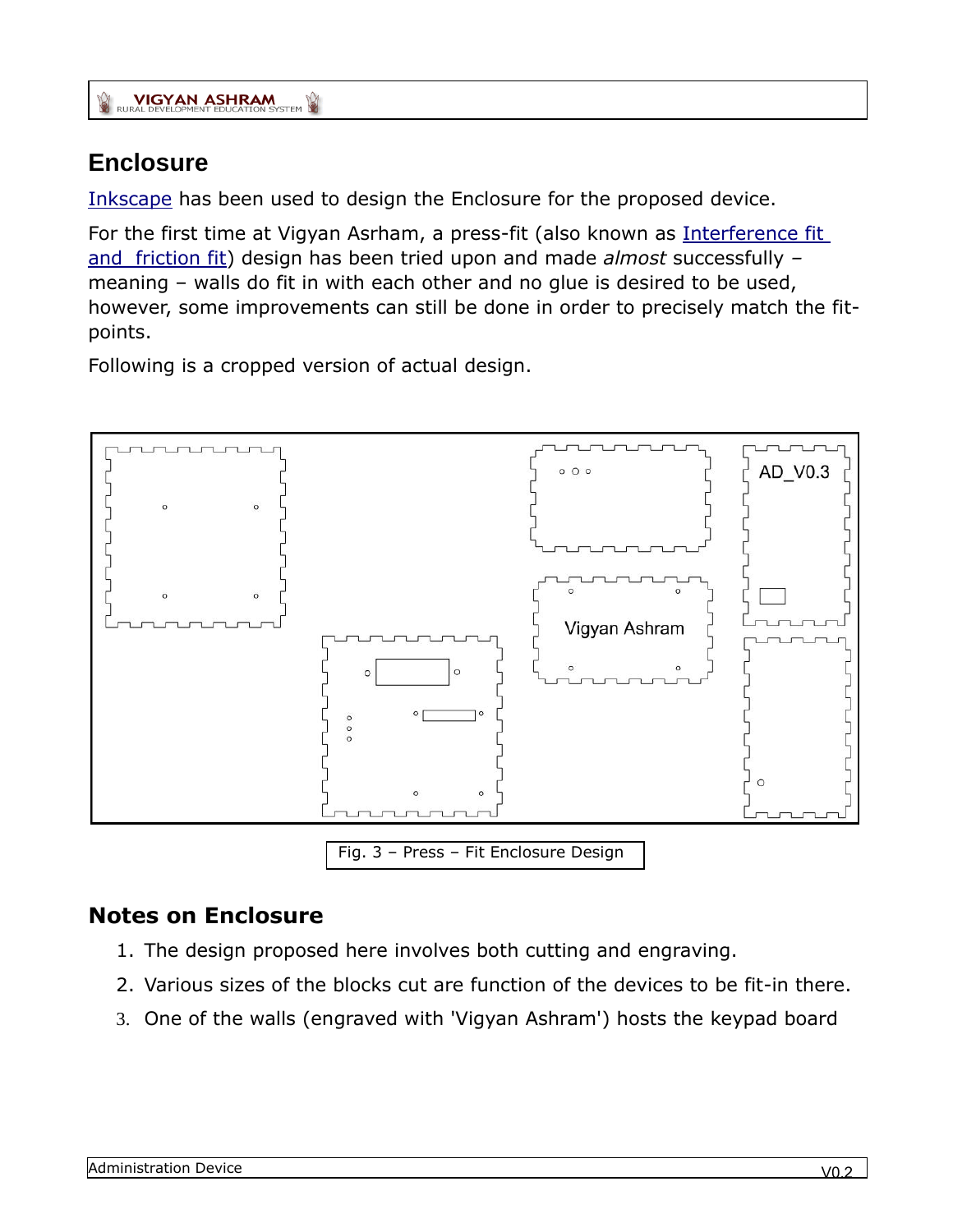## <span id="page-11-0"></span>**A few images of the enclosure**



Fig. 4 – Top View



Fig.  $5 -$  View 2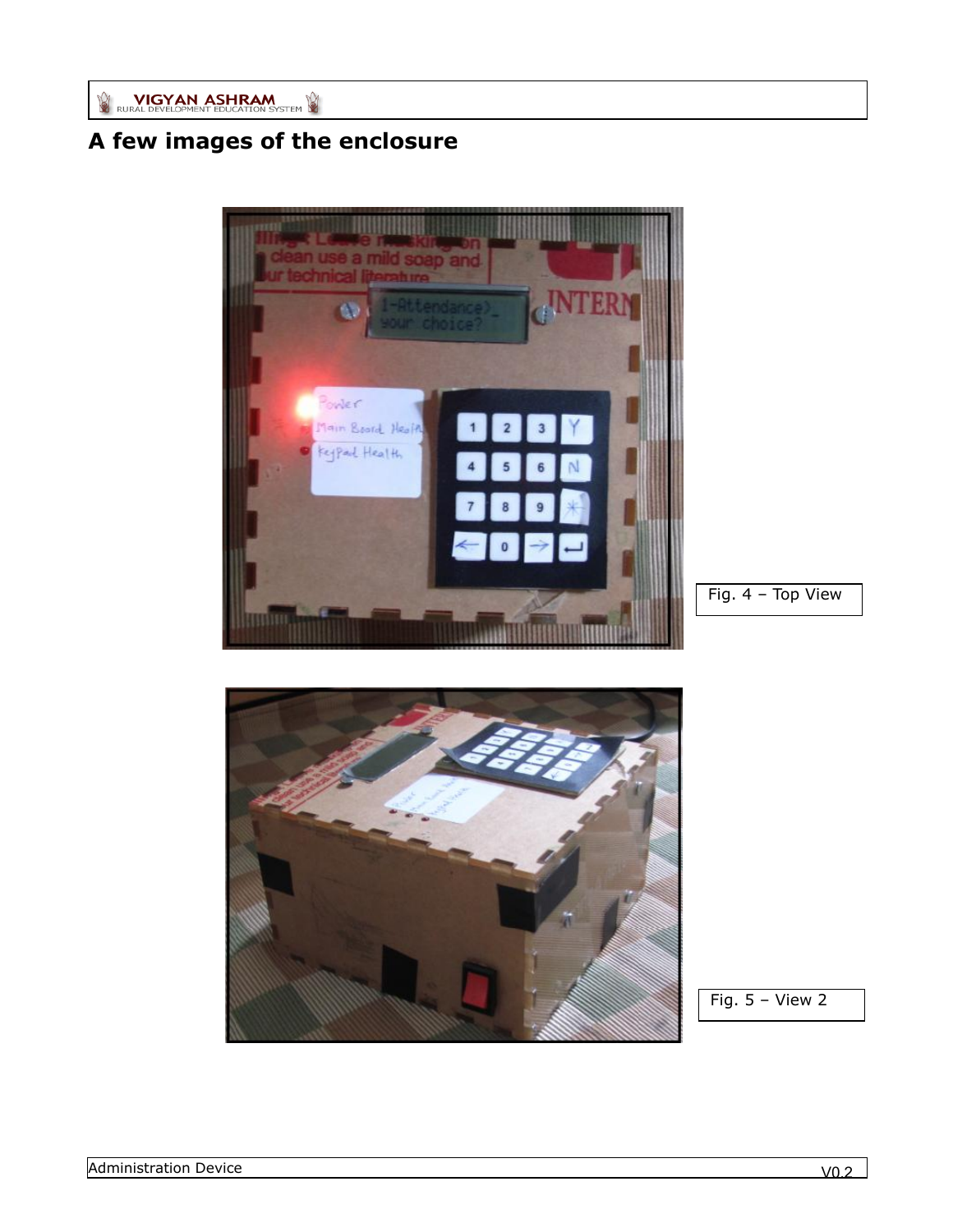### <span id="page-12-0"></span>**Closing notes**

As stated earlier application "Administration Device" I simply one of the possibilities and needs to be looked upon like an example of what can be done with this Development Board. Following is to explore possibilities with this board -

- 1. Probable Applications
	- The PCB is a development kit, developed at Vigyan Ashram. The same has been used in Administration Device.
	- Specific Examples
		- Learning kit for Students exploring electronics
		- Data Loggers
		- Sensory Systems
		- Motor or other mechanical automations,including robotics
- 2. Future projects that rely upon MCU, Algorithms and overall automation (e.g. automated movements, motor based applications, applications such as LWDSS, hearing aid etc) this kit provides a base to start with.
- 3. With this PCB available at Vigyan Ashram, a new project that depends upon MCU, need not be started with PCB Designing. A developer can start developing desired software implementation, saving lot of time.
- 4. Ofcourse, some specifics w.r.t. projects will change and this kit may or may not be sufficient. Then we will modify as per needs.